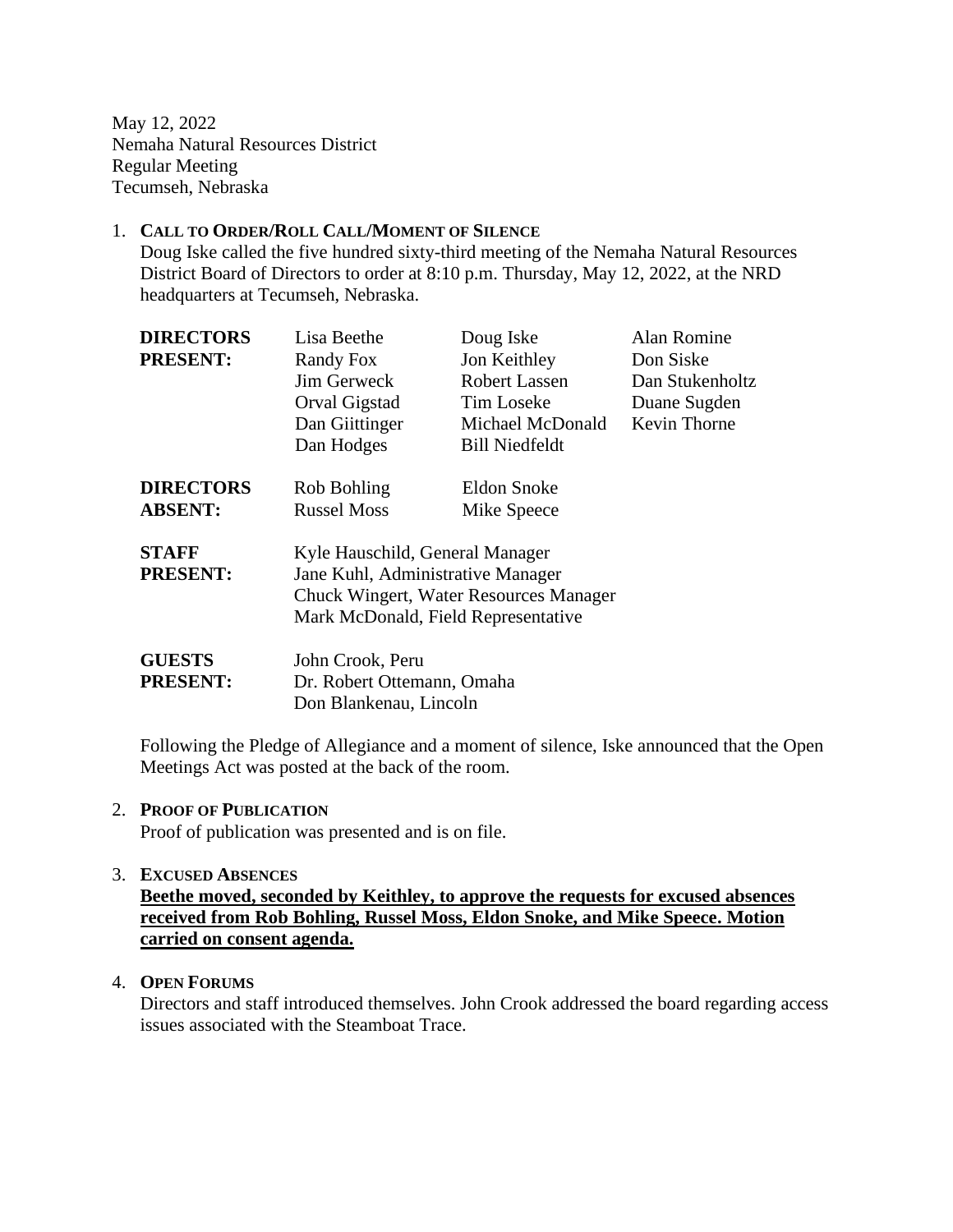### 5. **MINUTES**

**Sugden moved, seconded by Gigstad, to approve the minutes as submitted. Motion carried on consent agenda.**

#### 6. **TREASURER'S REPORT Sugden moved, seconded by Hodges, to approve the Treasurer's Report as submitted. Motion carried on consent agenda.**

### 7. **STAFF REPORTS**

Hauschild briefly reviewed his report. Wingert reviewed his report and updated the board on the status of the Craig Behrends permit to conduct. Mark McDonald updated the board on the tree program and trail repairs.

### 8. **SALARY SURVEY PRESENTATION BY ROBERT OTTEMANN, UNO**

Dr. Ottemann provided copies of the salary survey report to all directors and reviewed the results. Lassen asked questions regarding how to accommodate for senior employees and for inflation.

### 9. **AGENCY/ASSOCIATION REPORTS**

### **A. Natural Resources Conservation Service**

A written report was distributed which included a summary of contracts in the Nebraska Buffer Strip Program.

# **B. Five Rivers RC&D**

Sugden reported they would be meeting next week (they did not meet last month).

# **C. Nebraska Association of Resources Districts**

Gigstad commented that he would not be able to attend the NARD meeting or basin tour in June. He also talked about the commemorative tree planting ceremonies at the State Capitol and at Arbor Lodge in Nebraska City on Arbor Day.

# **D. Nebraska Natural Resources Commission**

Mike McDonald reported there is a subcommittee meeting to look at changing when they receive and review grant applications. During their meeting, Tom Riley talked about the Peru levy. Mike also reported on a new irrigation grant.

# **E. Steamboat Trace Volunteer Group**

Giittinger stated they did not have a meeting this month.

# 10. **STANDING COMMITTEES**

# **A. PROGRAMS & PROJECTS COMMITTEE**

*1. Well Permit Applications:* None received.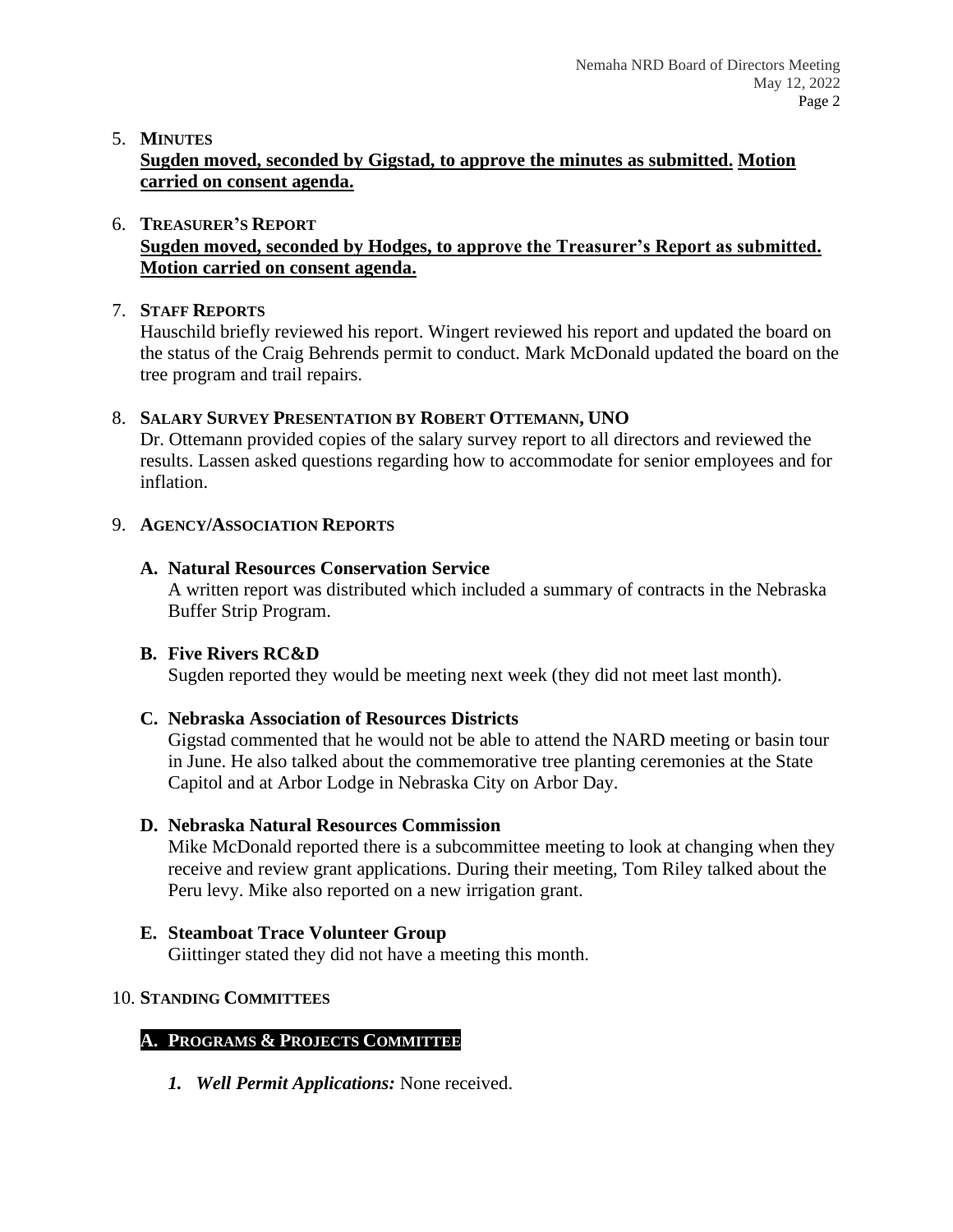#### **B. OPERATIONS & EDUCATION COMMITTEE**

*1. Urban Special Project Final Applications:* Fox reported only one final application was received which was from the Village of Palmyra for a trail through their park. They are requesting \$25,000, and their project meets the requirements of the program.

#### **Fox moved, seconded by Gigstad, to approve the Urban Special Project application from the Village of Palmyra for \$25,000. Motion carried**.

**AYE:** Beethe, Fox, Gerweck, Gigstad, Giittinger, Hodges, Iske, Keithley, Lassen, Loseke, Niedfeldt, Romine, Siske, Stukenholtz, Sugden, Thorne **ABSTAINING:** McDonald **NOT PRESENT:** Bohling, Moss, Snoke, Speece

**2.** *Action to Ratify Changes to Recreation Rules & Regulations Policy:* Fox reported no one attended the public hearing held prior to the board meeting tonight. Changes to the rules include specifying which types of disability vehicles are allowed in NNRD parks, which does not include UTVs, ATVs, or golf carts. A few miscellaneous housekeeping corrections were also included.

**Fox moved, seconded by Sugden, to approve the changes to the NNRD Recreation Area Rules and Regulations as presented**. The changes will be effective immediately. **Motion carried**.

**AYE:** Beethe, Fox, Gerweck, Gigstad, Giittinger, Hodges, Iske, Keithley, Lassen, Loseke, McDonald, Niedfeldt, Romine, Siske, Stukenholtz, Sugden, Thorne **NOT PRESENT:** Bohling, Moss, Snoke, Speece

#### **C. EXECUTIVE COMMITTEE**

*1. Action to Approve Changes to NRD Bylaws:* Loseke reviewed the proposed changes which included adjusting the membership on the Executive Committee and splitting the offices of secretary and treasurer.

**Loseke moved, seconded by Romine, to approve the changes to the bylaws as presented.** McDonald asked how this would take place and when. Beethe felt the secretary and treasurer doesn't need to be split into two positions. She also questioned removing the NNRC representative from the committee. After further discussion, the motion was withdrawn.

**Loseke moved, seconded by Gigstad, to approve changes to the following sections of the bylaws: Programs & Projects Committee 1.A; Operations & Education Committee 2.D(6). Motion carried**.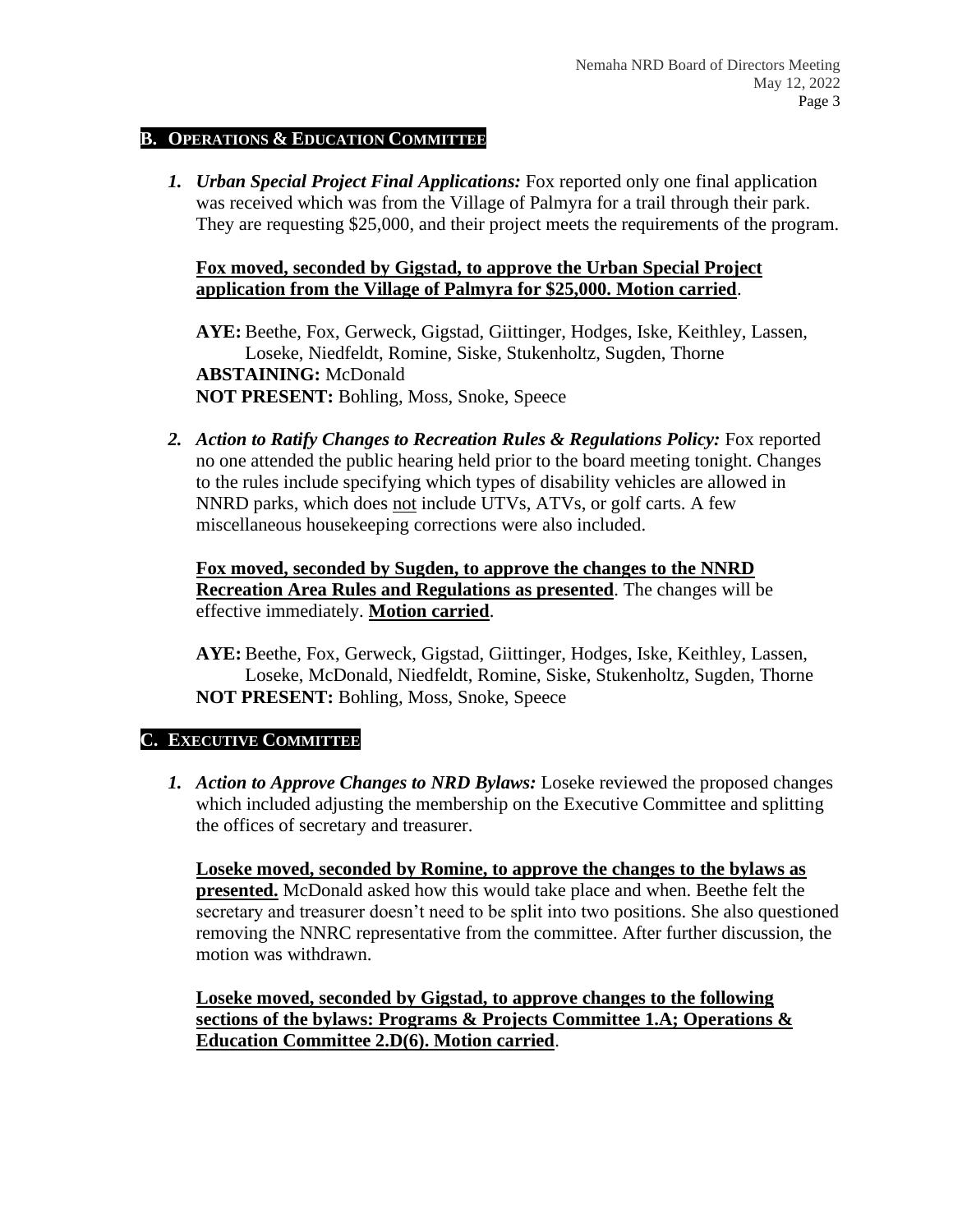**AYE:** Beethe, Fox, Gerweck, Gigstad, Giittinger, Hodges, Iske, Keithley, Lassen, Loseke, McDonald, Niedfeldt, Romine, Siske, Stukenholtz, Sugden, Thorne **NOT PRESENT:** Bohling, Moss, Snoke, Speece

**Beethe moved, seconded by McDonald, to leave the Executive Committee 1.A. unchanged but adding that if the NNRC representative is not an active board member, that position would be assigned.** There was some discussion about whether the Executive Committee would be comprised of six or seven members. After further discussion, the motion was withdrawn.

**Beethe moved, seconded by Hodges, to leave the Executive Committee composition unchanged with the exception of 2 directors expressing interest in becoming an officer (instead of one) and, if the NNRC representative is not a member of the board, appointing another director to the committee.** Hodges clarified that directors on the Executive Committee do not automatically work their way up to Chair. After further discussion, **motion carried**.

**AYE:** Beethe, Fox, Gerweck, Giittinger, Hodges, Keithley, Lassen, Loseke, McDonald, Sugden, Thorne **NAY:** Gigstad, Iske, Niedfeldt, Romine, Siske, Stukenholtz **NOT PRESENT:** Bohling, Moss, Snoke, Speece

- *2. Appointment of Budget Committee Members:* Loseke, Niedfeldt, and Romine had been selected to serve. One member from each of the other two committees was requested. Stukenholtz and Fox agreed to serve.
- *3. Landowner Access on the Steamboat Trace:* Loseke explained some of the issues experienced in one stretch of the trail. Hauschild displayed a map showing the trail and an adjacent, vacated county road.

**Beethe moved, seconded by Sugden, to go into closed session at 10:05 p.m. to protect the public interest due to potential litigation regarding landowner issues with the Steamboat Trace trail. Motion carried**.

**AYE:** Beethe, Fox, Gerweck, Gigstad, Giittinger, Hodges, Iske, Keithley, Lassen, Loseke, McDonald, Niedfeldt, Romine, Siske, Stukenholtz, Sugden, Thorne **NOT PRESENT:** Bohling, Moss, Snoke, Speece

#### **Beethe moved, seconded by Lassen, to return to open session at 10:34 p.m. Motion carried**.

**AYE:** Beethe, Fox, Gerweck, Gigstad, Giittinger, Hodges, Iske, Keithley, Lassen, Loseke, McDonald, Niedfeldt, Romine, Siske, Stukenholtz, Sugden, Thorne **NOT PRESENT:** Bohling, Moss, Snoke, Speece